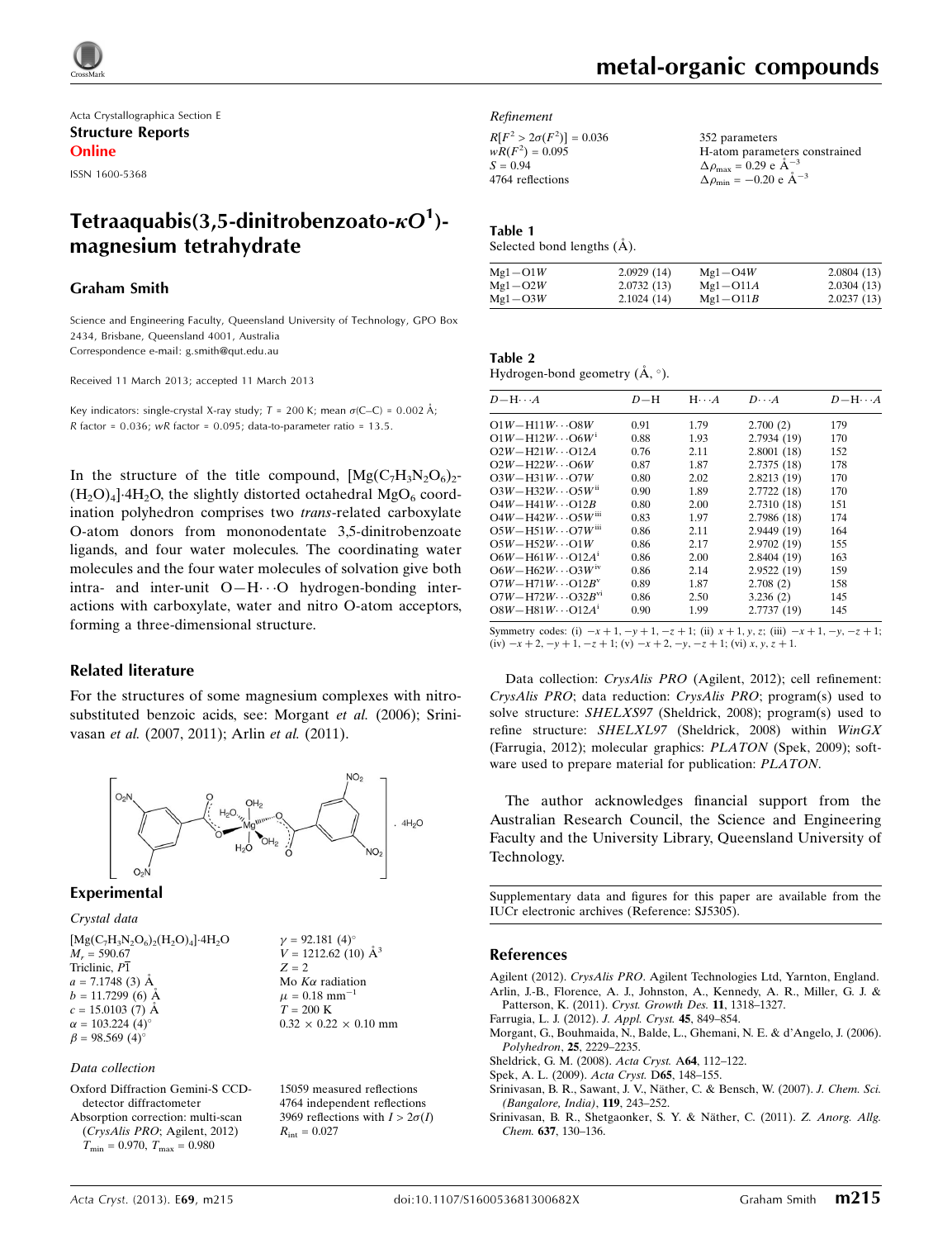# **supporting information**

*Acta Cryst.* (2013). E**69**, m215 [doi:10.1107/S160053681300682X]

# **Tetraaquabis(3,5-dinitrobenzoato-***κO***<sup>1</sup> )magnesium tetrahydrate**

# **Graham Smith**

#### **S1. Comment**

Magnesium complexes involving monoanionic nitro-substituted benzoate ligands (*L*) show both the common  $[\text{Mg}(H_2O)_6]^2$ <sup>+</sup> 2(*L*) form, *e.g.* a dihydrate:  $L = 4$ -nitrobenzoate (Srinivasan *et al.*, 2007; Arlin *et al.*, 2011), as well as examples in which the ligand is coordinated, *e.g.* [MgL(H<sub>2</sub>O)<sub>5</sub>] (*L*). HL. H<sub>2</sub>O (a complex acid adduct:  $L = 4$ -nitro-3-hydroxybenzoate) (Morgant *et al.*, 2006) and [Mg*L*<sub>2</sub>(H<sub>2</sub>O)<sub>4</sub>]: (*L* = 2-nitrobenzoate) (Srinivasan *et al.*, 2011; Arlin *et al.*, 2011). All known examples are monomeric and have essentially octahedral metal stereochemistry.

The title complex,  $[Mg(C_7H_3N_2O_6)(H_2O)_4]$ . 4H<sub>2</sub>O was obtained from the reaction of 3,5-dinitrobenzoic acid acid with  $MgCO<sub>3</sub>$  in aqueous ethanol and the structure is reported here. In this structure (Fig. 1), the slightly distorted octahedral MgO6 coordination polyhedron comprises two *trans*-related carboxyl O-atom donors from mononodentate 3,5-dinitrobenzoate ligands, and four water molecules [bond range Mg—O, 2.0237 (13)–2.1024 (14) Å (Table 1)]. The coordinated water molecules and the four water molecules of solvation give both intra- and inter-unit O—H···O hydrogen-bonding interactions with carboxyl, water and nitro O-atom acceptors (Table 2), giving a three-dimensional structure (Fig. 2).

In the present complex, the two 3,5-dinitrobenzoate ligands are conformationally similar, with the carboxyl groups lying essentially in the plane of the benzene ring [torsion angles C2—C1—C11—O11 = 178.01 (14)° (*A*) and 178.90 (14)° (*B*)]. The C5 nitro groups are variously rotated out of the benzene plane [torsion angles C2—C3—N3—O32 = 154.31 (17)° (*A*) and 159.03 (15)° (*B*): C4—C5—N5—O52 = 167.74 (15)° (*A*) and 163.06 (15)° (*B*)].

#### **S2. Experimental**

The title compound was synthesized by the addition of excess MgCO<sub>3</sub> to 15 ml of a hot aqueous ethanolic solution (10:1) of 3,5-dinitrobenzoic acid (0.1 g). After completion of the reaction, the excess MgCO<sub>3</sub> was removed by filtration and the solution was allowed to evaporate to partial dryness at room temperature, giving colourless plates of the title compound from which a specimen was cleaved for the X-ray analysis.

#### **S3. Refinement**

Hydrogen atoms on all water molecules were located by difference methods and both positional and isotropic displacement parameters were initially refined but these were then allowed to ride, with  $U_{iso}(H) = 1.5U_{eq}(O)$ . Other Hatoms were included in the refinement at calculated positions  $\text{[C—H = 0.93 Å]}$  with  $U_{\text{iso}}(\text{H}) = 1.2U_{\text{eq}}(\text{C})$  also using a riding-model approximation.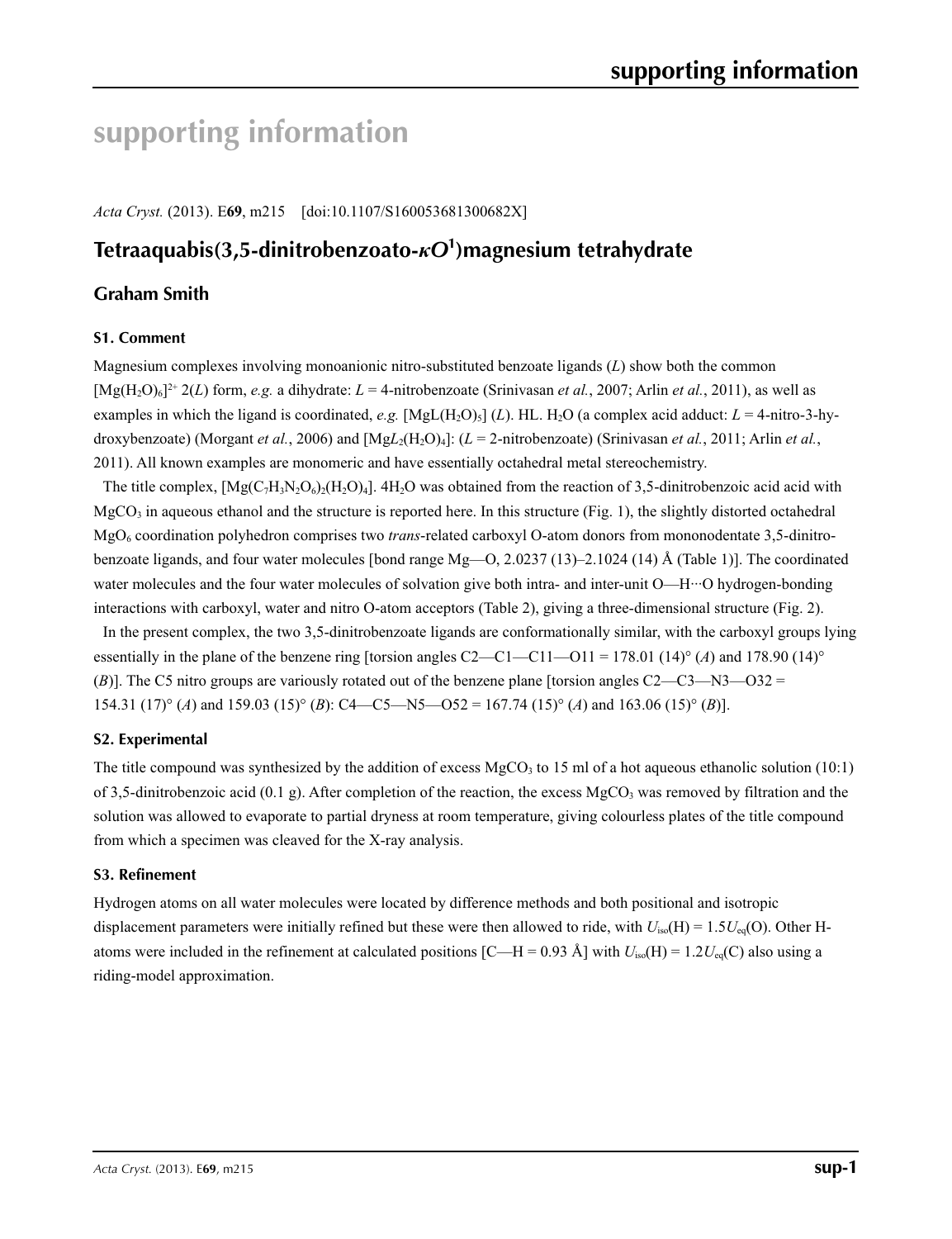

### **Figure 1**

Molecular configuration and atom naming scheme for the title complex, with displacement ellipsoids drawn at the 50% probability level. Hydrogen bonds are shown as dashed lines.



## **Figure 2**

A perspective view of the title complex showing hydrogen-bonding interactions as dashed lines and with non-associative H-atoms omitted. For symmetry code (i), see Table 2.

## **Tetraaquabis(3,5-dinitrobenzoato-***κO***<sup>1</sup> )magnesium tetrahydrate**

| Crystal data                                       |                    |
|----------------------------------------------------|--------------------|
| $[Mg(C_7H_3N_2O_6)_2(H_2O)_4]$ · 4H <sub>2</sub> O | Hall symbol: -P 1  |
| $M_r = 590.67$                                     | $a = 7.1748(3)$ Å  |
| Triclinic, P1                                      | $b = 11.7299(6)$ Å |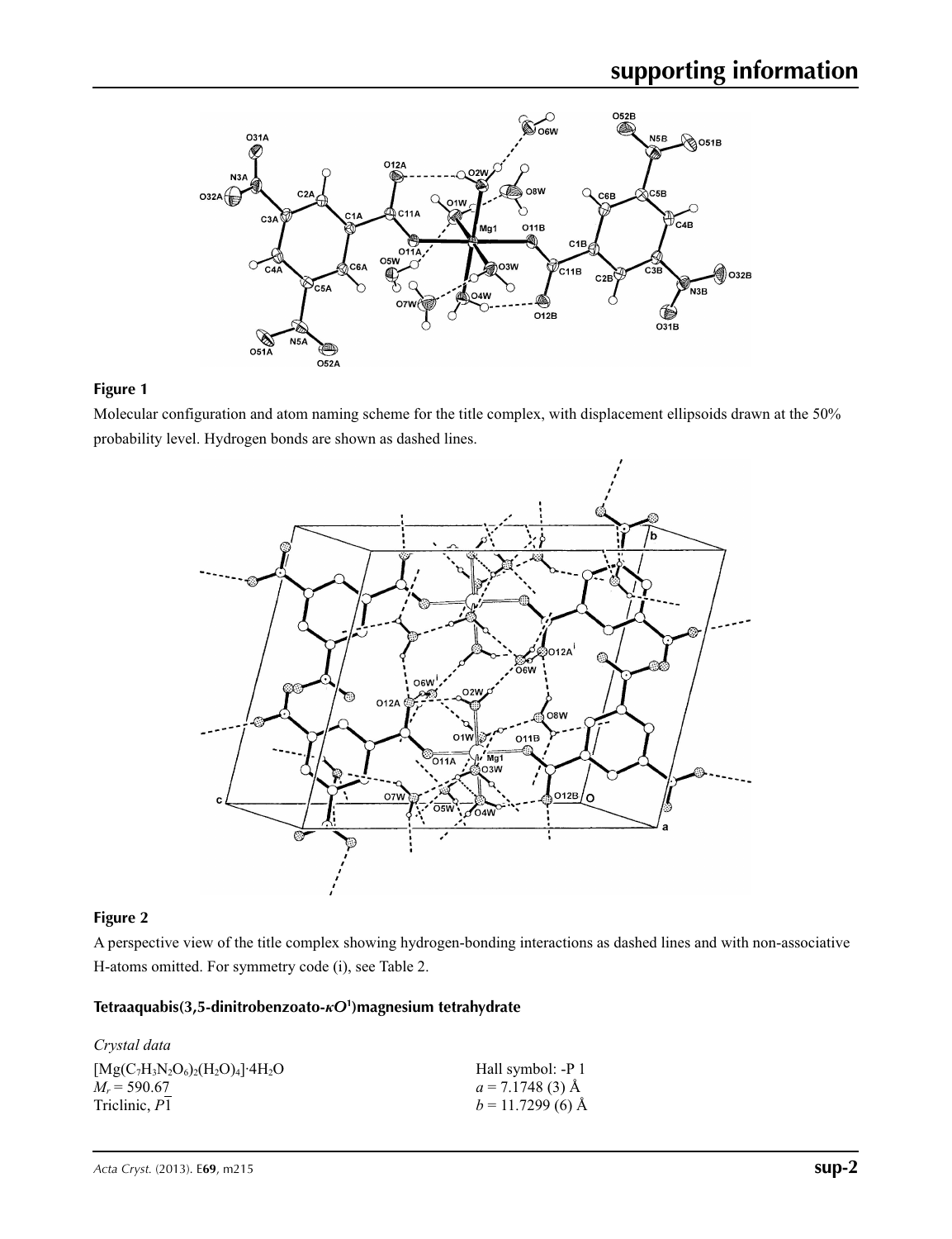Mo *Kα* radiation, *λ* = 0.71073 Å Cell parameters from 4480 reflections

 $\theta$  = 3.3–28.8°  $\mu$  = 0.18 mm<sup>-1</sup>  $T = 200 \text{ K}$ Plate, colourless  $0.32 \times 0.22 \times 0.10$  mm

 $c = 15.0103$  (7) Å  $\alpha$  = 103.224 (4)<sup>o</sup>  $\beta$  = 98.569 (4)<sup>o</sup>  $\gamma$  = 92.181 (4)<sup>o</sup>  $V = 1212.62$  (10) Å<sup>3</sup>  $Z = 2$  $F(000) = 612$  $D_x = 1.618$  Mg m<sup>-3</sup>

#### *Data collection*

Oxford Diffraction Gemini-S CCD-detector diffractometer Radiation source: Enhance(Mo) X-ray source Graphite monochromator Detector resolution: 16.077 pixels mm-1 *ω* scans Absorption correction: multi-scan (*CrysAlis PRO*; Agilent, 2012)  $T_{\text{min}} = 0.970$ ,  $T_{\text{max}} = 0.980$ 15059 measured reflections 4764 independent reflections 3969 reflections with  $I > 2\sigma(I)$  $R_{\text{int}} = 0.027$  $\theta_{\text{max}} = 26.0^{\circ}, \theta_{\text{min}} = 3.3^{\circ}$  $h = -8 \rightarrow 8$  $k = -14 \rightarrow 14$  $l = -18 \rightarrow 18$ 

#### *Refinement*

| Refinement on $F^2$                             | Secondary atom site location: difference Fourier          |
|-------------------------------------------------|-----------------------------------------------------------|
| Least-squares matrix: full                      | map                                                       |
| $R[F^2 > 2\sigma(F^2)] = 0.036$                 | Hydrogen site location: inferred from                     |
| $wR(F^2) = 0.095$                               | neighbouring sites                                        |
| $S = 0.94$                                      | H-atom parameters constrained                             |
| 4764 reflections                                | $w = 1/[\sigma^2(F_0^2) + (0.0457P)^2 + 0.5437P]$         |
| 352 parameters                                  | where $P = (F_0^2 + 2F_c^2)/3$                            |
| 0 restraints                                    | $(\Delta/\sigma)_{\text{max}}$ < 0.001                    |
| Primary atom site location: structure-invariant | $\Delta\rho_{\text{max}} = 0.29$ e Å <sup>-3</sup>        |
| direct methods                                  | $\Delta\rho_{\rm min} = -0.20 \text{ e } \text{\AA}^{-3}$ |
|                                                 |                                                           |

#### *Special details*

**Geometry**. Bond distances, angles *etc*. have been calculated using the rounded fractional coordinates. All su's are estimated from the variances of the (full) variance-covariance matrix. The cell e.s.d.'s are taken into account in the estimation of distances, angles and torsion angles

**Refinement**. Refinement of  $F^2$  against ALL reflections. The weighted *R*-factor  $wR$  and goodness of fit *S* are based on  $F^2$ , conventional *R*-factors *R* are based on *F*, with *F* set to zero for negative  $F^2$ . The threshold expression of  $F^2 > \sigma(F^2)$  is used only for calculating *R*-factors(gt) *etc*. and is not relevant to the choice of reflections for refinement. *R*-factors based on *F*<sup>2</sup> are statistically about twice as large as those based on *F*, and *R*- factors based on ALL data will be even larger.

| Fractional atomic coordinates and isotropic or equivalent isotropic displacement parameters ( $\AA^2$ ) |  |  |  |
|---------------------------------------------------------------------------------------------------------|--|--|--|
|                                                                                                         |  |  |  |

|                  | $\mathcal{X}$ | v           | z          | $U_{\rm iso} * / U_{\rm eq}$ |  |
|------------------|---------------|-------------|------------|------------------------------|--|
| Mg1              | 0.72688(8)    | 0.24686(5)  | 0.49442(4) | 0.0206(2)                    |  |
| O1W              | 0.45776(18)   | 0.27809(11) | 0.43347(9) | 0.0315(4)                    |  |
| O2W              | 0.80173(18)   | 0.42361(10) | 0.55275(8) | 0.0287(4)                    |  |
| O <sub>3</sub> W | 0.99516(17)   | 0.20820(11) | 0.55261(9) | 0.0289(4)                    |  |
| O4W              | 0.65142(18)   | 0.06937(10) | 0.43663(8) | 0.0283(4)                    |  |
| O11A             | 0.62746(18)   | 0.23370(10) | 0.61171(8) | 0.0255(4)                    |  |
| O11B             | 0.83217(18)   | 0.26394(10) | 0.37996(8) | 0.0278(4)                    |  |
| O12A             | 0.5701(2)     | 0.41362(10) | 0.68573(9) | 0.0318(4)                    |  |
| O12B             | 0.8071(2)     | 0.08551(11) | 0.28425(9) | 0.0325(4)                    |  |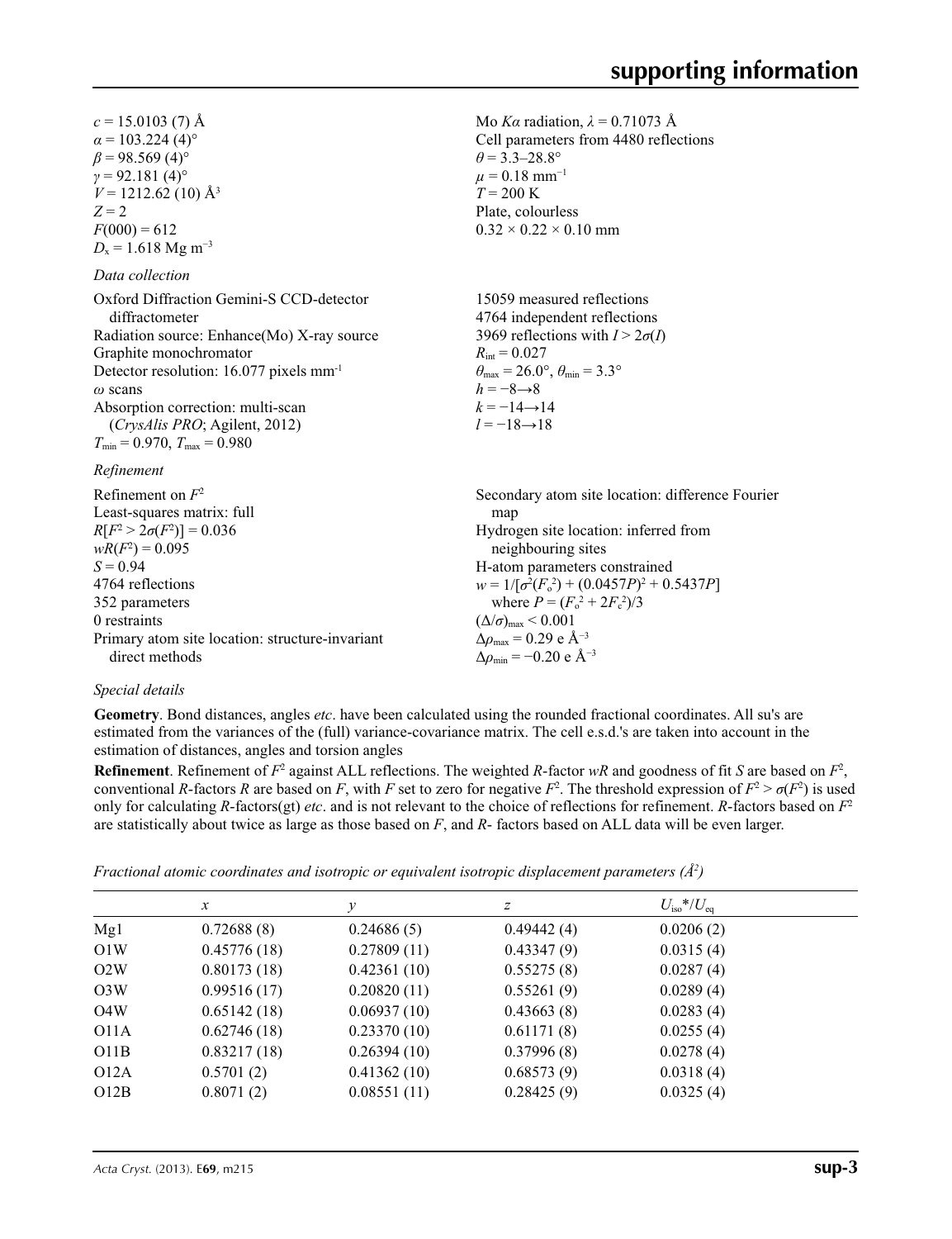| O31A              | 0.31477(19) | 0.44416(11)                | 0.97944(9)     | 0.0340(4) |
|-------------------|-------------|----------------------------|----------------|-----------|
| O31B              | 0.8787(2)   | 0.06471(11)                | $-0.04095(9)$  | 0.0351(4) |
| O32A              | 0.4359(3)   | 0.33267(14)                | 1.06560(10)    | 0.0526(6) |
| O32B              | 1.0519(2)   | 0.20264(14)                | $-0.06886(10)$ | 0.0476(5) |
| O51A              | 0.5101(2)   | $-0.07040(12)$             | 0.88966(10)    | 0.0432(5) |
| O51B              | 1.0734(2)   | 0.59134(12)                | 0.13968(10)    | 0.0420(5) |
| O52A              | 0.6406(2)   | $-0.08279(12)$             | 0.76731(10)    | 0.0429(5) |
| O52B              | 0.9300(2)   | 0.60972(12)                | 0.25868(10)    | 0.0447(5) |
| N3A               | 0.3977(2)   | 0.35844(14)                | 0.99081(10)    | 0.0303(5) |
| N3B               | 0.9615(2)   | 0.16217(13)                | $-0.01841(10)$ | 0.0273(5) |
| N <sub>5</sub> A  | 0.5629(2)   | $-0.02866(13)$             | 0.82933(11)    | 0.0300(5) |
| N5B               | 0.9901(2)   | 0.55022(13)                | 0.19201(11)    | 0.0288(5) |
| C1A               | 0.5416(2)   | 0.25645(14)                | 0.75959(11)    | 0.0191(5) |
| C1B               | 0.8897(2)   | 0.25074(15)                | 0.22763(11)    | 0.0221(5) |
| C2A               | 0.4858(2)   | 0.32878(14)                | 0.83639(11)    | 0.0215(5) |
| C2B               | 0.9050(2)   | 0.18121(15)                | 0.14109(11)    | 0.0229(5) |
| C3A               |             |                            | 0.90967(11)    |           |
| C3B               | 0.4564(2)   | 0.28082(15)<br>0.23575(15) | 0.07369(11)    | 0.0235(5) |
| C4A               | 0.9496(2)   |                            |                | 0.0227(5) |
|                   | 0.4796(2)   | 0.16471(15)                | 0.91068(12)    | 0.0255(5) |
| C4B               | 0.9805(2)   | 0.35601(15)                | 0.08781(12)    | 0.0245(5) |
| C5A               | 0.5332(2)   | 0.09582(14)                | 0.83218(12)    | 0.0226(5) |
| C5B               | 0.9603(2)   | 0.42181(15)                | 0.17419(12)    | 0.0228(5) |
| C6A               | 0.5640(2)   | 0.13877(14)                | 0.75691(11)    | 0.0211(5) |
| C6B               | 0.9152(2)   | 0.37241(15)                | 0.24432(11)    | 0.0227(5) |
| C11A              | 0.5832(2)   | 0.30567(14)                | 0.67950(11)    | 0.0211(5) |
| C11B              | 0.8402(2)   | 0.19519(15)                | 0.30354(12)    | 0.0234(5) |
| O5W               | 0.21801(18) | 0.07011(11)                | 0.44221(9)     | 0.0295(4) |
| O6W               | 0.75569(18) | 0.58555(11)                | 0.44724(9)     | 0.0298(4) |
| O7W               | 1.0086(2)   | 0.11013(12)                | 0.70823(9)     | 0.0413(5) |
| O8W               | 0.4051(3)   | 0.34282(12)                | 0.27062(10)    | 0.0526(6) |
| H2A               | 0.46860     | 0.40750                    | 0.83860        | $0.0260*$ |
| H2B               | 0.88570     | 0.09990                    | 0.12880        | $0.0270*$ |
| H <sub>4</sub> A  | 0.46040     | 0.13470                    | 0.96110        | $0.0310*$ |
| H <sub>4</sub> B  | 1.01310     | 0.39060                    | 0.04180        | $0.0290*$ |
| H <sub>6</sub> A  | 0.59920     | 0.08960                    | 0.70520        | $0.0250*$ |
| H <sub>6</sub> B  | 0.90230     | 0.41970                    | 0.30160        | $0.0270*$ |
| H11W              | 0.43930     | 0.30080                    | 0.37910        | $0.0470*$ |
| H12W              | 0.37960     | 0.31880                    | 0.46530        | $0.0470*$ |
| H21W              | 0.73890     | 0.44440                    | 0.58890        | $0.0430*$ |
| H22W              | 0.79040     | 0.47460                    | 0.51890        | $0.0430*$ |
| H31W              | 1.01100     | 0.18470                    | 0.59930        | $0.0430*$ |
| H32W              | 1.05640     | 0.16380                    | 0.51110        | $0.0430*$ |
| H41W              | 0.69830     | 0.04970                    | 0.39120        | $0.0420*$ |
| H42W              | 0.68820     | 0.02370                    | 0.46960        | $0.0420*$ |
| H51W              | 0.16520     | 0.02280                    | 0.39150        | $0.0440*$ |
| H52W              | 0.30810     | 0.11320                    | 0.43140        | $0.0440*$ |
| H <sub>61</sub> W | 0.66770     | 0.57420                    | 0.39940        | $0.0450*$ |
| H62W              | 0.84670     | 0.63140                    | 0.44130        | $0.0450*$ |
|                   |             |                            |                |           |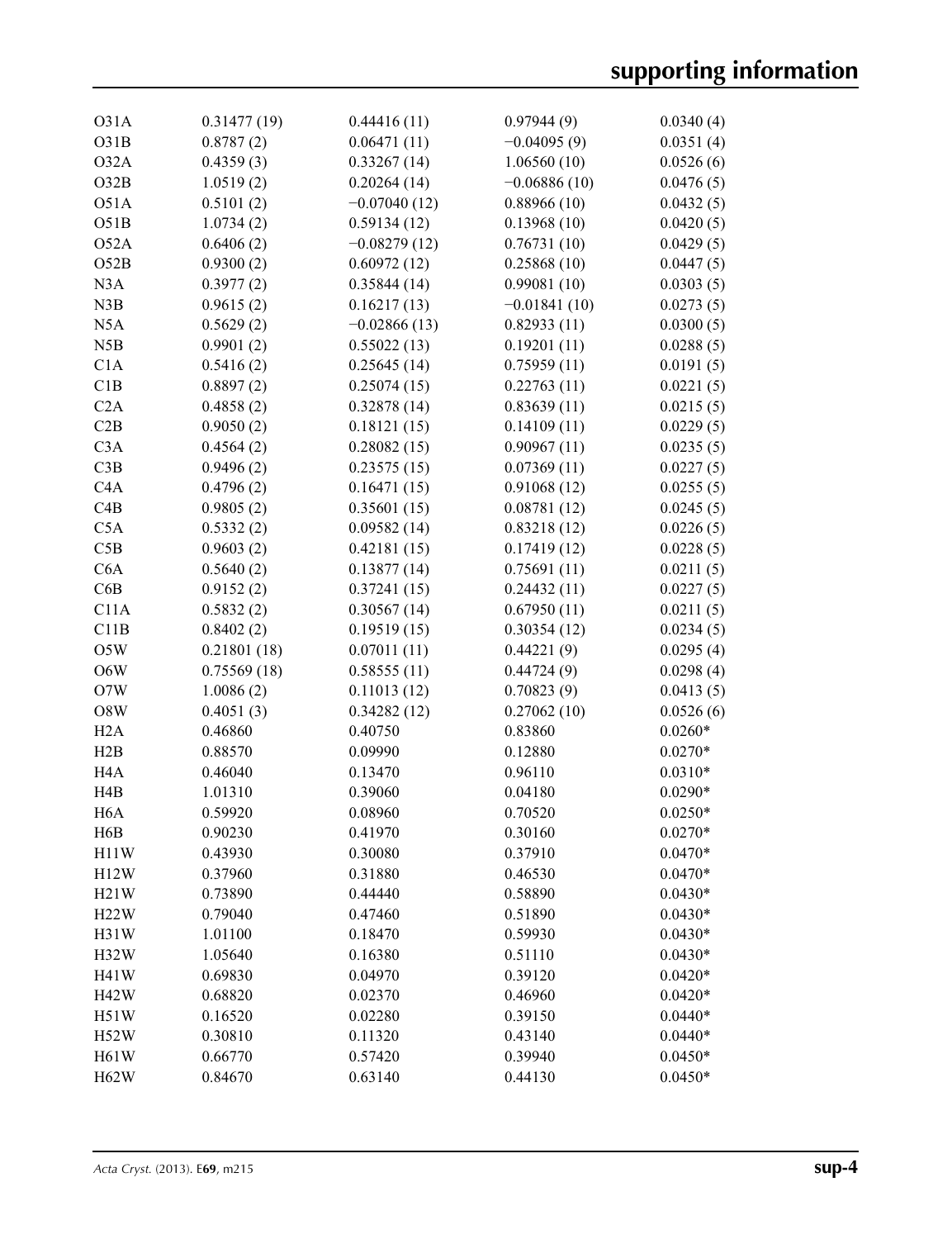# **supporting information**

| H71W | .07840  | 0.05610 | 0.72630 | $0.0620*$ |  |
|------|---------|---------|---------|-----------|--|
| H72W | .00000  | 0.16100 | 0.75820 | $0.0620*$ |  |
| H81W | 0.42210 | 0.41470 | 0.26020 | $0.0790*$ |  |
| H82W | 0.40670 | 0.28650 | 0.22020 | $0.0790*$ |  |

*Atomic displacement parameters (Å2 )*

|                  | $U^{11}$   | $U^{22}$   | $U^{33}$  | $U^{12}$     | $U^{13}$     | $U^{23}$  |
|------------------|------------|------------|-----------|--------------|--------------|-----------|
| Mg1              | 0.0281(3)  | 0.0207(3)  | 0.0153(3) | 0.0025(2)    | 0.0077(2)    | 0.0060(2) |
| O1W              | 0.0356(7)  | 0.0391(8)  | 0.0244(7) | 0.0139(6)    | 0.0088(5)    | 0.0129(6) |
| O2W              | 0.0430(8)  | 0.0220(6)  | 0.0251(7) | 0.0031(5)    | 0.0129(6)    | 0.0089(5) |
| O3W              | 0.0328(7)  | 0.0321(7)  | 0.0250(7) | 0.0092(5)    | 0.0088(5)    | 0.0097(6) |
| O4W              | 0.0399(7)  | 0.0237(6)  | 0.0228(6) | 0.0013(5)    | 0.0099(5)    | 0.0059(5) |
| <b>O11A</b>      | 0.0404(7)  | 0.0216(6)  | 0.0179(6) | 0.0038(5)    | 0.0136(5)    | 0.0056(5) |
| O11B             | 0.0415(7)  | 0.0256(6)  | 0.0190(6) | 0.0001(5)    | 0.0136(5)    | 0.0055(5) |
| O12A             | 0.0574(9)  | 0.0193(6)  | 0.0236(7) | 0.0065(6)    | 0.0152(6)    | 0.0088(5) |
| O12B             | 0.0526(8)  | 0.0236(7)  | 0.0247(7) | 0.0023(6)    | 0.0136(6)    | 0.0078(5) |
| O31A             | 0.0372(7)  | 0.0306(7)  | 0.0344(8) | 0.0046(6)    | 0.0177(6)    | 0.0003(6) |
| O31B             | 0.0460(8)  | 0.0303(7)  | 0.0251(7) | 0.0022(6)    | 0.0021(6)    | 0.0010(6) |
| O32A             | 0.0864(12) | 0.0571(10) | 0.0185(7) | 0.0109(9)    | 0.0189(7)    | 0.0099(7) |
| O32B             | 0.0645(10) | 0.0541(10) | 0.0262(8) | $-0.0070(8)$ | 0.0260(7)    | 0.0035(7) |
| O51A             | 0.0639(10) | 0.0333(8)  | 0.0357(8) | $-0.0119(7)$ | 0.0008(7)    | 0.0221(7) |
| O51B             | 0.0491(9)  | 0.0371(8)  | 0.0434(9) | $-0.0119(7)$ | 0.0087(7)    | 0.0187(7) |
| O52A             | 0.0676(10) | 0.0223(7)  | 0.0389(8) | 0.0090(7)    | 0.0113(7)    | 0.0047(6) |
| O52B             | 0.0724(11) | 0.0252(7)  | 0.0356(8) | 0.0060(7)    | 0.0147(7)    | 0.0014(6) |
| N3A              | 0.0367(9)  | 0.0340(9)  | 0.0208(8) | $-0.0016(7)$ | 0.0129(7)    | 0.0034(7) |
| N3B              | 0.0321(8)  | 0.0322(9)  | 0.0179(7) | 0.0062(7)    | 0.0059(6)    | 0.0048(7) |
| N <sub>5</sub> A | 0.0414(9)  | 0.0209(8)  | 0.0271(8) | $-0.0037(7)$ | $-0.0023(7)$ | 0.0104(7) |
| N5B              | 0.0337(8)  | 0.0254(8)  | 0.0264(8) | $-0.0017(6)$ | $-0.0012(7)$ | 0.0090(7) |
| C1A              | 0.0215(8)  | 0.0205(8)  | 0.0159(8) | 0.0001(6)    | 0.0035(6)    | 0.0054(7) |
| C1B              | 0.0234(8)  | 0.0258(9)  | 0.0193(8) | 0.0033(7)    | 0.0076(7)    | 0.0067(7) |
| C2A              | 0.0260(9)  | 0.0204(8)  | 0.0188(8) | 0.0029(7)    | 0.0053(7)    | 0.0051(7) |
| C2B              | 0.0267(9)  | 0.0227(9)  | 0.0203(9) | 0.0021(7)    | 0.0073(7)    | 0.0048(7) |
| C3A              | 0.0269(9)  | 0.0278(9)  | 0.0160(8) | 0.0013(7)    | 0.0077(7)    | 0.0033(7) |
| C3B              | 0.0242(9)  | 0.0284(9)  | 0.0160(8) | 0.0041(7)    | 0.0064(7)    | 0.0042(7) |
| C <sub>4</sub> A | 0.0298(9)  | 0.0313(10) | 0.0178(8) | $-0.0032(7)$ | 0.0047(7)    | 0.0114(7) |
| C4B              | 0.0254(9)  | 0.0307(9)  | 0.0204(9) | 0.0003(7)    | 0.0069(7)    | 0.0102(8) |
| C5A              | 0.0278(9)  | 0.0187(8)  | 0.0214(9) | $-0.0011(7)$ | 0.0017(7)    | 0.0067(7) |
| C5B              | 0.0237(8)  | 0.0226(9)  | 0.0225(9) | 0.0005(7)    | 0.0031(7)    | 0.0071(7) |
| C <sub>6</sub> A | 0.0242(8)  | 0.0216(8)  | 0.0173(8) | 0.0006(7)    | 0.0051(7)    | 0.0034(7) |
| C6B              | 0.0247(9)  | 0.0265(9)  | 0.0167(8) | 0.0024(7)    | 0.0055(7)    | 0.0034(7) |
| C11A             | 0.0265(9)  | 0.0220(9)  | 0.0160(8) | 0.0018(7)    | 0.0054(7)    | 0.0057(7) |
| C11B             | 0.0266(9)  | 0.0254(9)  | 0.0198(9) | 0.0039(7)    | 0.0072(7)    | 0.0061(7) |
| O5W              | 0.0327(7)  | 0.0281(7)  | 0.0284(7) | $-0.0004(5)$ | 0.0101(5)    | 0.0053(6) |
| O6W              | 0.0316(7)  | 0.0293(7)  | 0.0319(7) | 0.0014(5)    | 0.0073(6)    | 0.0130(6) |
| O7W              | 0.0530(9)  | 0.0423(8)  | 0.0308(8) | 0.0173(7)    | 0.0087(7)    | 0.0097(7) |
| O8W              | 0.1022(14) | 0.0273(8)  | 0.0264(8) | 0.0089(8)    | 0.0032(8)    | 0.0064(6) |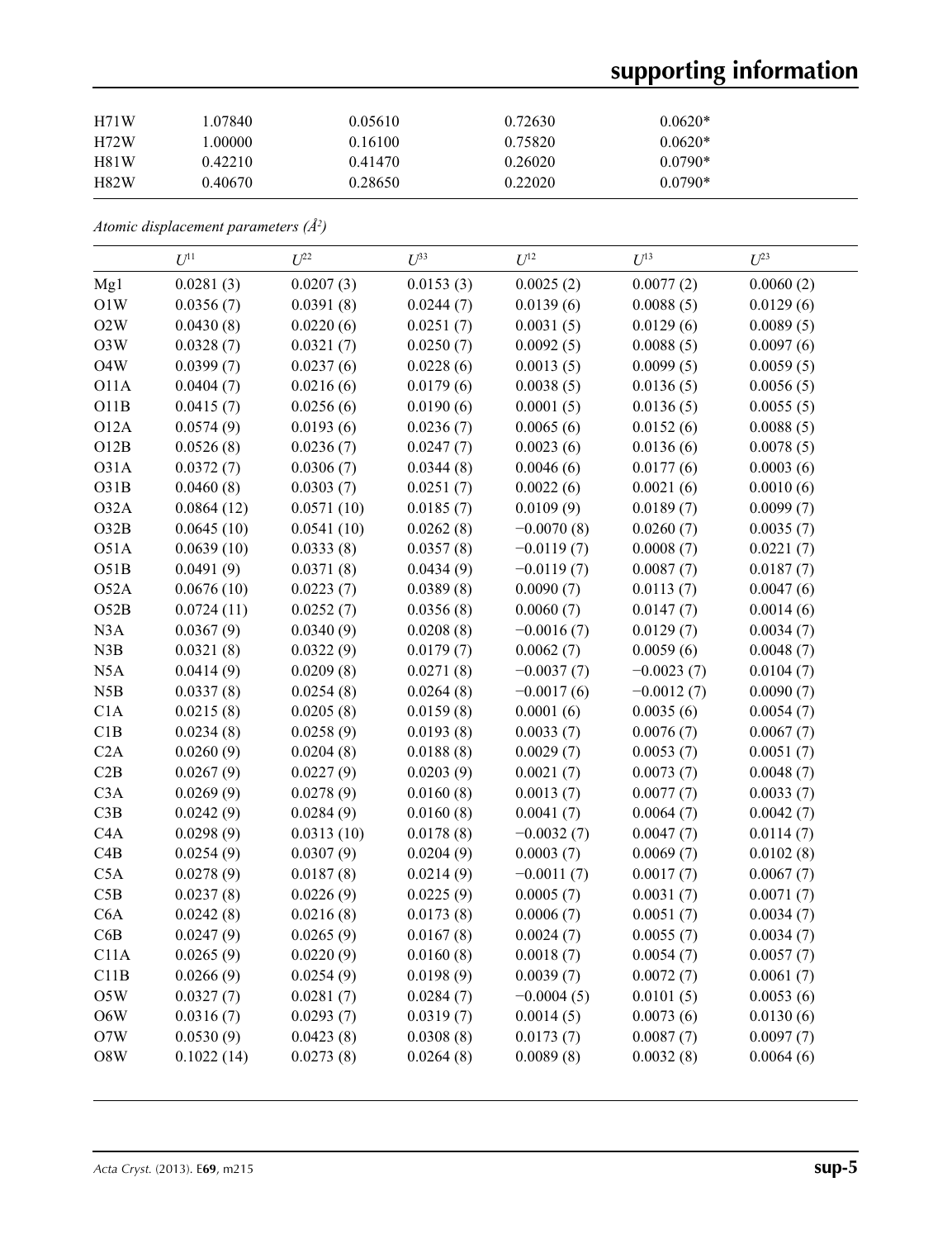*Geometric parameters (Å, º)*

| $Mg1 - O1W$                    | 2.0929(14)  | O6W-H62W                   | 0.8600   |
|--------------------------------|-------------|----------------------------|----------|
| $Mg1 - O2W$                    | 2.0732(13)  | $O7W - H72W$               | 0.8600   |
| $Mg1 - O3W$                    | 2.1024(14)  | $O7W - H71W$               | 0.8900   |
| $Mg1 - O4W$                    | 2.0804(13)  | O8W-H81W                   | 0.9000   |
| $Mg1 - O11A$                   | 2.0304(13)  | O8W-H82W                   | 0.8900   |
| $Mg1 - O11B$                   | 2.0237(13)  | $N3A - C3A$                | 1.471(2) |
| $O11A - C11A$                  | 1.254(2)    | $N3B - C3B$                | 1.469(2) |
| $O11B - C11B$                  | 1.253(2)    | $N5A - C5A$                | 1.476(2) |
| $O12A - C11A$                  | 1.256(2)    | $N5B - C5B$                | 1.470(2) |
| $O12B - C11B$                  | 1.258(2)    | $C1A - C2A$                | 1.387(2) |
| $O31A - N3A$                   | 1.220(2)    | $C1A - C6A$                | 1.388(2) |
| $O31B - N3B$                   | 1.219(2)    | $C1A - C11A$               | 1.510(2) |
| $O32A - N3A$                   | 1.223(2)    | $C1B - C6B$                | 1.391(3) |
| $O32B - N3B$                   | 1.228(2)    | $C1B - C11B$               | 1.514(2) |
| $O51A - N5A$                   | 1.222(2)    | $C1B - C2B$                | 1.389(2) |
| $O51B - N5B$                   | 1.224(2)    | $C2A - C3A$                | 1.384(2) |
| $O52A - N5A$                   | 1.221(2)    | $C2B - C3B$                | 1.383(2) |
| $O52B - N5B$                   | 1.227(2)    | $C3A - C4A$                | 1.382(3) |
| $O1W - H11W$                   | 0.9100      | $C3B - C4B$                | 1.382(3) |
| $O1W - H12W$                   | 0.8800      | $C4A - C5A$                | 1.383(2) |
| $O2W - H21W$                   | 0.7600      | $C4B - C5B$                | 1.380(2) |
| $O2W - H22W$                   | 0.8700      | $C5A - C6A$                | 1.380(2) |
| O3W-H32W                       | 0.9000      | $C5B - C6B$                | 1.384(2) |
| O3W-H31W                       | 0.8000      | $C2A - H2A$                | 0.9300   |
| O4W-H41W                       | 0.8000      | $C2B - H2B$                | 0.9300   |
| O4W-H42W                       | 0.8300      | $C4A - H4A$                | 0.9300   |
| O5W-H51W                       | 0.8600      | $C4B - H4B$                | 0.9300   |
| $O5W - H52W$                   | 0.8600      | $C6A - H6A$                | 0.9300   |
| $O6W - H61W$                   | 0.8600      | $C6B - H6B$                | 0.9300   |
| $Mg1 \cdots H52W$              | 3.2400      | O12BH2B                    | 2.5200   |
| $Mg1 \cdots H62 W^{i}$         | 3.2400      | $O12B\cdots H41W$          | 2.0000   |
| $O1W \cdots O2W$               | 3.0289(18)  | O12B…H71Wvi                | 1.8700   |
| $O1W \cdots O4W$               | 2.8669(18)  | $O31A \cdots H4B^x$        | 2.5900   |
| $O1W \cdots O5W$               | 2.9702(19)  | O31AH2A                    | 2.4900   |
| $O1W \cdots O8W$               | 2.700(2)    | O31BH2B                    | 2.4800   |
| $O1W \cdot O11A$               | 2.9371 (18) | $O31B\cdots H2B^{xi}$      | 2.8400   |
| $O1W \cdot O11B$               | 2.9163(18)  | O32A…H81Wvii               | 2.8800   |
| $O1W \cdots O6W$ <sup>ii</sup> | 2.7934(19)  | O32AH4A                    | 2.5200   |
| $O2W \cdot O12A$               | 2.8001(18)  | 032A…H82Wvii               | 2.5400   |
| $O2W \cdot O1W$                | 3.0289(18)  | O32BH4B                    | 2.4900   |
| $O2W \cdots O3W$               | 2.9285(18)  | O32B…H72Wviii              | 2.5000   |
| $O2W \cdot O6W$                | 2.7375(18)  | $O51AH82W$ iv              | 2.8300   |
| $O2W \cdot O11A$               | 2.8859(17)  | $O51AH4A$ xiv              | 2.5100   |
| $O2W \cdot O11B$               | 2.8740(17)  | $O51A\cdots H2B}^{\rm iv}$ | 2.8100   |
| $O2W \cdots C11A$              | 3.150(2)    | O51AH4A                    | 2.4600   |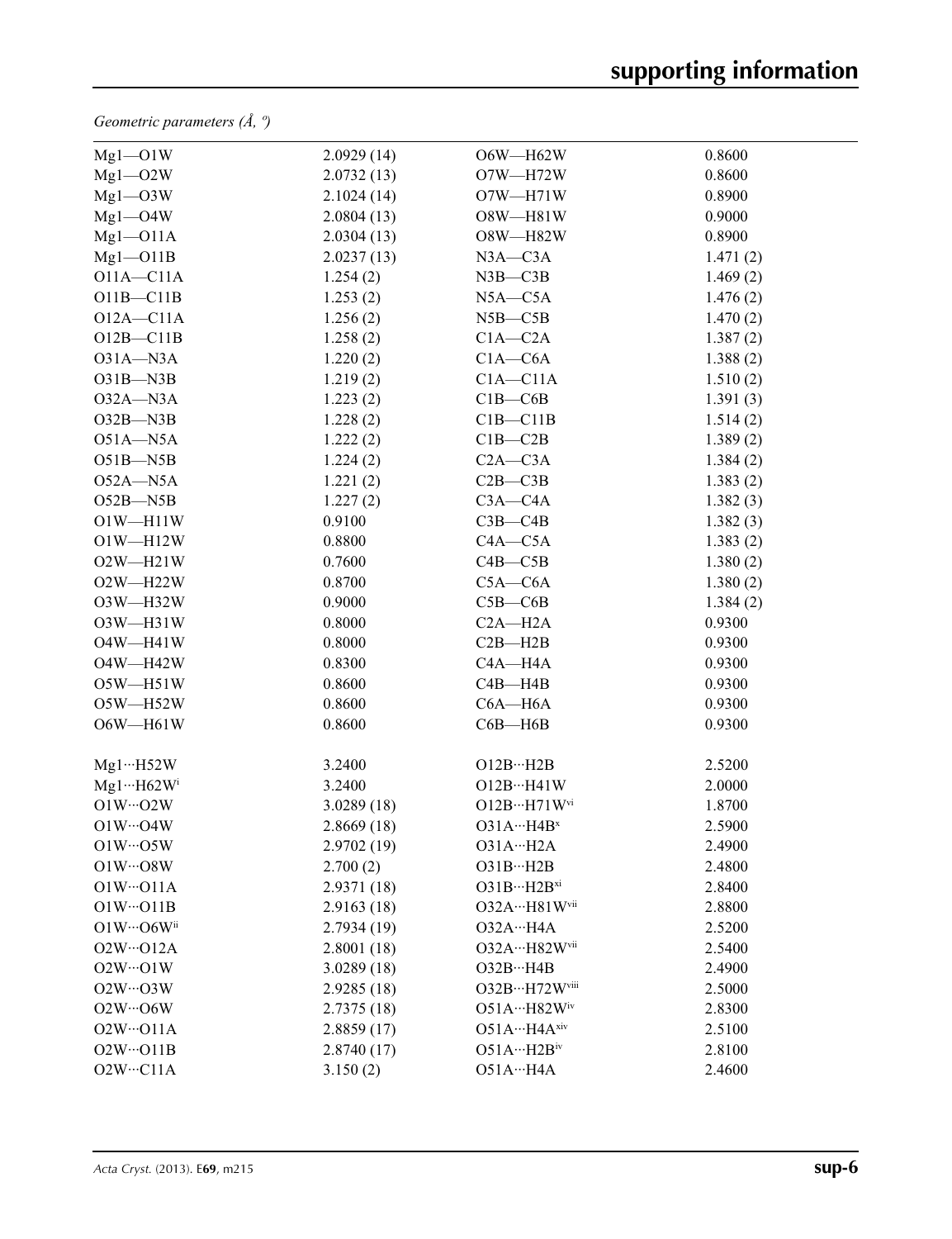| $O2W \cdot O6W^i$                          | 3.1813(19)  | O51BH4B                              | 2.4600   |
|--------------------------------------------|-------------|--------------------------------------|----------|
| $O3W \cdot O11A$                           | 2.9108 (18) | $O51BH4B$ xii                        | 2.7600   |
| $O3W \cdot O6W$ <sup>i</sup>               | 2.9522(19)  | $O52A \cdot \cdot \cdot H82W}$       | 2.4500   |
| $O3W \cdots O2W$                           | 2.9285(18)  | O52AH6A                              | 2.4200   |
| $O3W \cdot O4W$                            | 2.9804(18)  | O52B…H62W                            | 2.8500   |
| O3W…O5Wiii                                 | 2.7722(18)  | O52BH6B                              | 2.4700   |
| $O3W \cdots O7W$                           | 2.8213(19)  | O52BH31W <sup>i</sup>                | 2.8000   |
| $O3W \cdots O52B^i$                        | 3.093(2)    | O52B…H72Wi                           | 2.7900   |
| $O3W \cdot O11B$                           | 2.9054(18)  | $N3A\cdots$ O31 $A^{ix}$             | 2.951(2) |
| $O4W \cdot O12B$                           | 2.7310(18)  | $N3A\cdots O32B^{x}$                 | 2.923(2) |
| $O4W \cdot O5W$                            | 3.1235(19)  | $N3B\cdots$ O31 $B^{xi}$             | 3.194(2) |
| $O4W \cdot \cdot \cdot C11B$               | 3.163(2)    | $N5A\cdots O12Biv$                   | 2.897(2) |
| $O4W \cdot O1W$                            | 2.8669(18)  | N5A…O31Bvii                          | 2.765(2) |
| $O4W \cdots O3W$                           | 2.9804(18)  | $N5B\cdots$ O31A <sup>ii</sup>       | 3.134(2) |
| $O4W \cdots O5W$ iv                        | 2.7986(18)  | $C1A\cdots O51B^i$                   | 3.201(2) |
| $O4W \cdot O11A$                           | 2.9144(17)  | $C2A\cdots$ O52Bii                   | 3.290(2) |
| $O4W \cdot O11B$                           | 2.9336(17)  | $C2A\cdots O51B^i$                   | 3.208(2) |
| $O5W \cdot O1W$                            | 2.9702 (19) | $C2B\cdots$ O51Aiv                   | 3.130(2) |
| $O5W \cdot O4W$                            | 3.1235(19)  | $C3A\cdots O32B^{x}$                 | 3.095(2) |
| $O5W \cdots O7W$ iv                        | 2.9449(19)  | $C4A\cdots O32B^{x}$                 | 3.167(2) |
| O5W…O4Wiv                                  | 2.7986(18)  | $C4A\cdots$ O51 $A$ xiv              | 3.416(2) |
| $O5W \cdots O3W$                           | 2.7722(18)  | C4A…O31Bvii                          | 3.183(2) |
| $O6W \cdot \cdot \cdot O12A^{ii}$          | 2.8404(19)  | C4B…O32Axiii                         | 3.349(3) |
| $O6W \cdots O2W^i$                         | 3.1813(19)  | C4B…O31Axiii                         |          |
| $O6W \cdot \cdot \cdot O3W^i$              |             | $C5A \cdots O12B$ <sup>iv</sup>      | 3.348(2) |
| $O6W \cdot O2W$                            | 2.9522(19)  | $C5A\cdots O31B$ vii                 | 3.189(2) |
| O6W…C11Aii                                 | 2.7375(18)  | $C6A\cdots O7W$                      | 2.981(2) |
|                                            | 3.336(2)    |                                      | 3.389(2) |
| O6W…O1Wii                                  | 2.7934(19)  | $C11A\cdots$ O6Wii                   | 3.336(2) |
| $O7W \cdot \cdot \cdot O52B^i$             | 3.212(2)    | $C11A\cdots O51B^i$                  | 3.343(2) |
| O7W…C6A                                    | 3.389(2)    | $C6A\cdots H41W$ iv                  | 3.0900   |
| $O7W \cdots O5W$ iv                        | 2.9449(19)  | C11A…H61Wii                          | 2.6400   |
| $O7W \cdot O3W$                            | 2.8213(19)  | C11AH21W                             | 2.6600   |
| $O7W \cdot \cdot \cdot O12B$ <sup>vi</sup> | 2.708(2)    | $C11B\cdots H41W$                    | 2.6400   |
| O7W…O32Bvii                                | 3.236(2)    | $C11B\cdots H71W$ <sup>vi</sup>      | 2.9700   |
| O8W…O12Aii                                 | 2.7737 (19) | H <sub>2</sub> A···O <sub>31</sub> A | 2.4900   |
| $O8W \cdots O52A^{iv}$                     | 2.968(2)    | $H2A \cdots O12A$                    | 2.5200   |
| O8W…O32Aviii                               | 3.094(2)    | $H2B\cdots$ O51Aiv                   | 2.8100   |
| $O8W \cdot O1W$                            | 2.700(2)    | $H2B\cdots O12B$                     | 2.5200   |
| $O11A \cdots O1W$                          | 2.9371 (18) | $H2B\cdots O31B$                     | 2.4800   |
| $O11A\cdots O3W$                           | 2.9108(18)  | $H2B\cdots$ O31 $Bxi$                | 2.8400   |
| $O11A\cdots O4W$                           | 2.9144(17)  | $H4A\cdots$ O51 $A^{xiv}$            | 2.5100   |
| $O11A\cdots O2W$                           | 2.8859(17)  | $H4A\cdots$ O32A                     | 2.5200   |
| $O11B\cdots O3W$                           | 2.9054(18)  | H4A…O51A                             | 2.4600   |
| $O11B\cdots O2W$                           | 2.8740(17)  | H4B…O31Axiii                         | 2.5900   |
| $O11B\cdots O4W$                           | 2.9336(17)  | $H4B\cdots$ O51 $Bxii$               | 2.7600   |
| $O11B\cdots O1W$                           | 2.9163(18)  | $H4B\cdots$ O32B                     | 2.4900   |
| O12A…O6Wii                                 | 2.8404(19)  | $H4B\cdots$ O51B                     | 2.4600   |
| $O12A \cdots O2W$                          | 2.8001(18)  | $H6A \cdots O52A$                    | 2.4200   |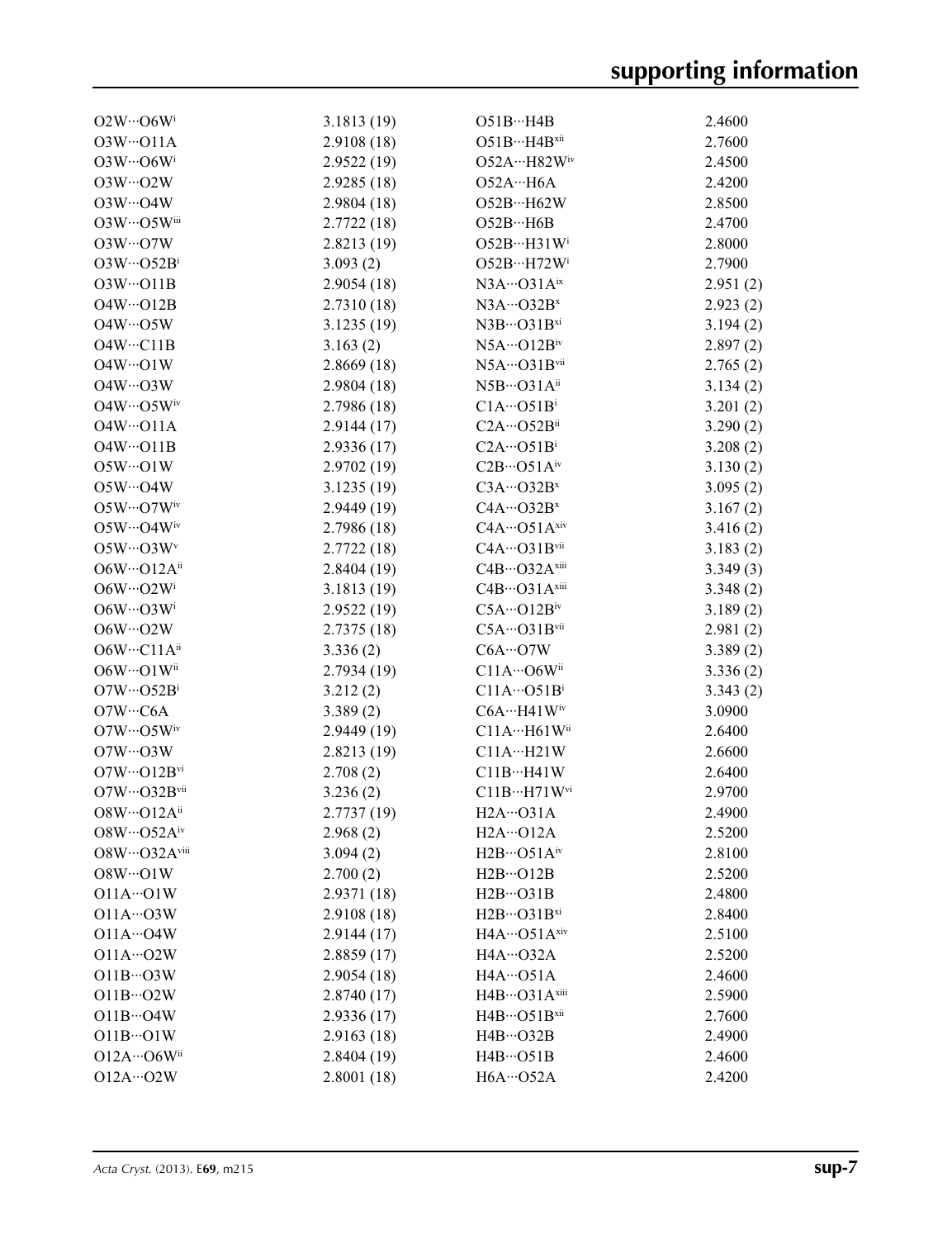| $O12A\cdots O8W$ <sup>ii</sup>    | 2.7737(19) | $H6A \cdots H51W$ <sup>iv</sup>  | 2.5900 |
|-----------------------------------|------------|----------------------------------|--------|
| $O12B\cdot\cdot\cdot N5A^{iv}$    | 2.897(2)   | $H6A \cdots O11A$                | 2.4500 |
| $O12B\cdots O51A^{iv}$            | 3.164(2)   | H6A…O4Wiv                        | 2.8300 |
| $O12B\cdots C5A^{iv}$             | 3.189(2)   | $H6B\cdots$ O52B                 | 2.4700 |
| $O12B\cdots O7W^{vi}$             | 2.708(2)   | $H6B \cdots O11B$                | 2.4600 |
| $O12B\cdots O52A^{iv}$            | 3.187(2)   | $H11W\cdots O8W$                 | 1.7900 |
| $O12B\cdots O4W$                  | 2.7310(18) | $H11W \cdots H82W$               | 2.3300 |
| $O31A\cdots N3A^{ix}$             | 2.951(2)   | $H11W \cdots H81W$               | 2.4500 |
| $O31A\cdots O32B^{x}$             | 3.218(2)   | $H12W \cdot \cdot \cdot H52W$    | 2.3700 |
| $O31A\cdots C4B^{x}$              | 3.348(2)   | H12W…H62Wii                      | 2.3100 |
| $O31A \cdots O31A^{ix}$           | 2.8352(19) | $H12W\cdots$ O6W <sup>ii</sup>   | 1.9300 |
| $O31A\cdots N5B$ <sup>ii</sup>    | 3.134(2)   | H12WH61W                         | 2.2100 |
| $O31A\cdots O51B$ <sup>ii</sup>   | 3.036(2)   | $H21W \cdots O12A$               | 2.1100 |
| $O31B\cdots O31B^{xi}$            | 2.6950(19) | $H21W \cdots C11A$               | 2.6600 |
| O31B…C5Aviii                      | 2.981(2)   | $H22W \cdot \cdot \cdot H61W$    | 2.4300 |
| $O31B\cdots O51A^{viii}$          | 2.949(2)   | H22W…H62W                        | 2.4400 |
| O31B…N5Aviii                      | 2.765(2)   | $H22W\cdots$ O6W                 | 1.8700 |
| $O31B\cdots O52A$ <sup>viii</sup> | 3.198(2)   | $H31W \cdots O52B^1$             | 2.8000 |
| $O31B\cdots N3B^{xi}$             | 3.194(2)   | H31WH72W                         | 2.4800 |
| $O31B\cdots CAA$ <sup>viii</sup>  | 3.183(2)   | $H31W\cdots O7W$                 | 2.0200 |
| O32AC4B <sup>x</sup>              | 3.349(3)   | H31W…H62Wi                       | 2.5900 |
| O32A…O8Wvii                       | 3.094(2)   | H32W…H52Wiii                     | 2.3300 |
| $O32B\cdots O51B$ <sup>xii</sup>  | 2.972(2)   | $H32WH51W$ iii                   | 2.3900 |
| $O32B\cdots N3A^{xiii}$           | 2.923(2)   | $H32W \cdot \cdot \cdot H62W$    | 2.3900 |
| O32B…O7Wviii                      | 3.236(2)   | $H32W\cdots$ O5W <sup>iii</sup>  | 1.8900 |
| $O32B\cdots O31A^{xiii}$          | 3.218(2)   | $H41W \cdots O12B$               | 2.0000 |
| $O32B\cdots CAA^{xiii}$           | 3.167(2)   | $H41W \cdots C11B$               | 2.6400 |
| $O32B\cdots C3A^{xiii}$           | 3.095(2)   | $H41W\cdots C6A^{iv}$            | 3.0900 |
| $O51A\cdots O12B^{iv}$            | 3.164(2)   | H42W…H52Wiv                      | 2.4200 |
| $O51A\cdots C2B^{iv}$             | 3.130(2)   | $H42W\cdots$ O5W <sup>iv</sup>   | 1.9700 |
| $O51A\cdots CAA^{xiv}$            | 3.416(2)   | $H42W \cdots H51W$ <sup>iv</sup> | 2.3800 |
| $O51A\cdots O31B$ vii             | 2.949(2)   | H51W…H42Wiv                      | 2.3800 |
| $O51B\cdots O31A^{ii}$            | 3.036(2)   | $H51W\cdots O7W^{\text{iv}}$     | 2.1100 |
| $O51B\cdots O32B$ xii             | 2.972(2)   | H51WH71Wiv                       | 2.2900 |
| $O51B\cdots C11A^{i}$             | 3.343(2)   | H51WH6A <sup>iv</sup>            | 2.5900 |
| $O51B\cdots C2A^i$                | 3.208(2)   | H51WH32W <sup>v</sup>            | 2.3900 |
| $O51B\cdots C1A^{i}$              | 3.201(2)   | $H52W \cdot H12W$                | 2.3700 |
| $O52A\cdots O8W^{\text{iv}}$      | 2.968(2)   | $H52W\cdots Mg1$                 | 3.2400 |
| $O52A \cdots O12B^{\text{iv}}$    | 3.187(2)   | $H52W \cdots O1W$                | 2.1700 |
| $O52A\cdots O31B$ <sup>vii</sup>  | 3.198(2)   | $H52W \cdots H32W$               | 2.3300 |
| $O52B\cdots C2A^{ii}$             | 3.290(2)   | $H52W \cdot H42W$ <sup>iv</sup>  | 2.4200 |
| $O52B\cdots O3W^i$                | 3.093(2)   | $H52W \cdot \cdot \cdot O4W$     | 2.5300 |
| $O52B\cdots O7W^i$                | 3.212(2)   | H61W…O12Aii                      | 2.0000 |
| $O1W \cdot \cdot \cdot H52W$      | 2.1700     | H61WC11A <sup>ii</sup>           | 2.6400 |
| $O2W \cdot \cdot \cdot H62W$      | 2.6200     | H61WH12Wii                       | 2.2100 |
| $O3W \cdot \cdot \cdot H62W$      | 2.1400     | H61W…H22W                        | 2.4300 |
| $O4W \cdot \cdot \cdot H6A^{iv}$  | 2.8300     | H62WH31W <sup>i</sup>            | 2.5900 |
| $O4W \cdot \cdot \cdot H52W$      | 2.5300     | H62W…H22W                        | 2.4400 |
|                                   |            |                                  |        |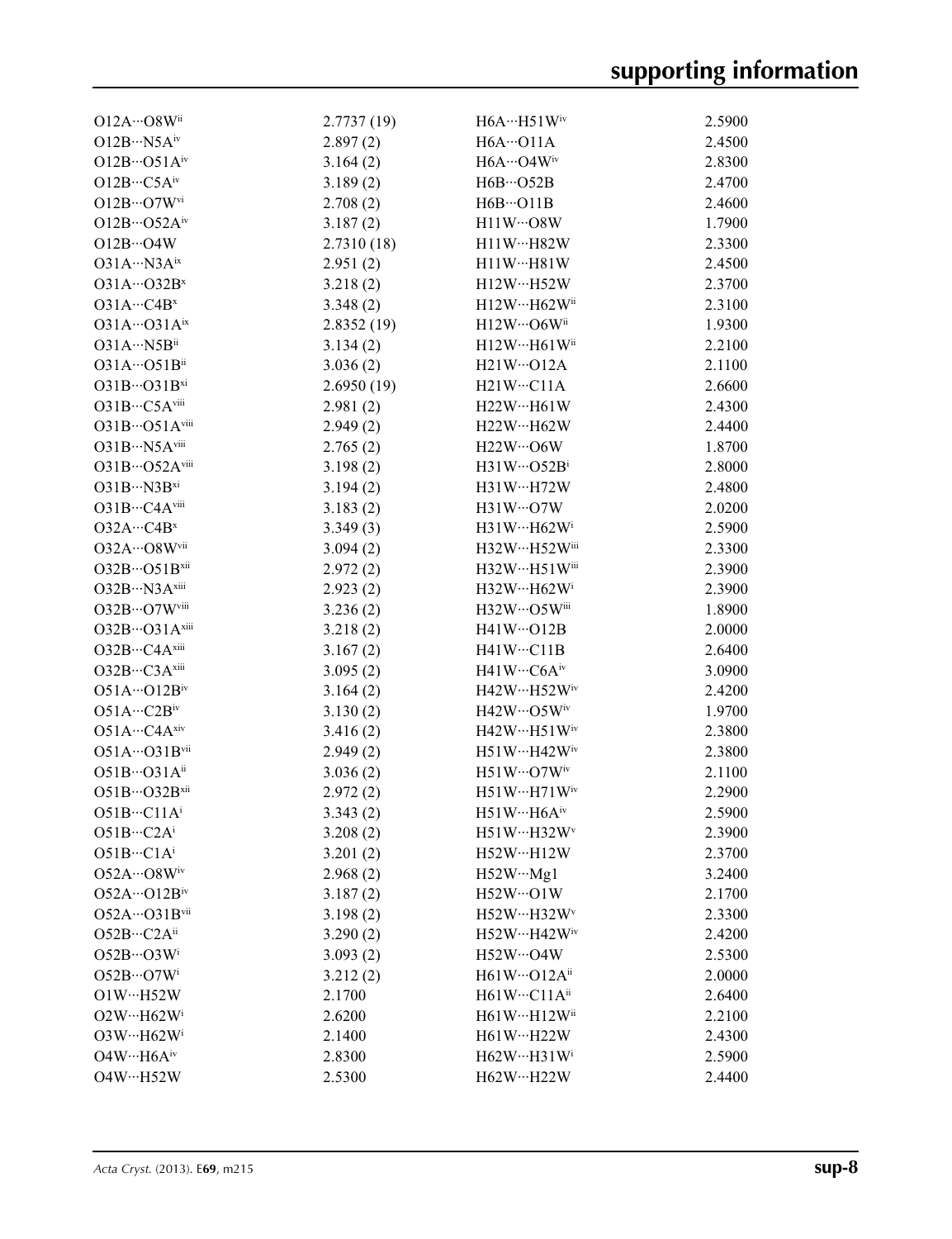| $O5W \cdot \cdot \cdot H42W$ <sup>iv</sup> | 1.9700      | $H62W \cdots O52B$            | 2.8500     |
|--------------------------------------------|-------------|-------------------------------|------------|
| O5W…H32W <sup>v</sup>                      | 1.8900      | $H62W\cdots Mg1^i$            | 3.2400     |
| O6W…H12Wii                                 | 1.9300      | H62W…O2Wi                     | 2.6200     |
| O6W…H22W                                   | 1.8700      | $H62W\cdots$ O3W <sup>i</sup> | 2.1400     |
| $O7W \cdot \cdot \cdot H31W$               | 2.0200      | H62W…H12Wii                   | 2.3100     |
| $O7W \cdot \cdot \cdot H51W$ iv            | 2.1100      | H62WH32W <sup>i</sup>         | 2.3900     |
| O8W…H11W                                   | 1.7900      | $H71W\cdots O12B^{vi}$        | 1.8700     |
| O11AH21W                                   | 2.6800      | $H71W\cdots C11B^{vi}$        | 2.9700     |
| O11AH31W                                   | 2.8600      | $H71WH51W^iv$                 | 2.2900     |
| O11AH6A                                    | 2.4500      | H72W…H31W                     | 2.4800     |
| $O11B\cdots H41W$                          | 2.7100      | $H72W\cdots$ O52Bi            | 2.7900     |
| $O11B\cdots H22W$                          | 2.9000      | H72W…O32Bvii                  | 2.5000     |
| O11BH32W                                   | 2.8500      | H81W…O32Aviii                 | 2.8800     |
| $O11B\cdots H6B$                           | 2.4600      | H81WH11W                      | 2.4500     |
| O11BH11W                                   | 2.8700      | $H81W \cdots O12A^{ii}$       | 1.9900     |
|                                            | 2.1100      | H82W…O32Aviii                 |            |
| O12AH21W                                   |             |                               | 2.5400     |
| O12A…H61Wii                                | 2.0000      | H82W…H11W                     | 2.3300     |
| O12AH2A                                    | 2.5200      | $H82W\cdots$ O51Aiv           | 2.8300     |
| 012A…H81Wii                                | 1.9900      | $H82W\cdots$ O52Aiv           | 2.4500     |
|                                            |             |                               |            |
| $O1W$ —Mg1—O2W                             | 93.28(6)    | O51B-N5B-O52B                 | 123.98(16) |
| $O1W$ —Mg1—O3W                             | 177.64(6)   | $C6A - C1A - C11A$            | 119.51(14) |
| $O1W - Mg1 - O4W$                          | 86.78 (6)   | $C2A - C1A - C6A$             | 120.12(15) |
| $O1W$ -Mgl- $O11A$                         | 90.83(6)    | $C2A - C1A - C11A$            | 120.35(15) |
| $O1W - Mg1 - O11B$                         | 90.20(6)    | $C2B - C1B - C11B$            | 120.41(16) |
| $O2W$ —Mg1— $O3W$                          | 89.06 (6)   | $C6B - C1B - C11B$            | 119.53(14) |
| $O2W$ —Mg1—O4W                             | 179.66(6)   | $C2B - C1B - C6B$             | 120.04(15) |
| $O2W$ —Mgl—OllA                            | 89.38 (5)   | $C1A - C2A - C3A$             | 118.30(15) |
| $O2W$ —Mgl—O11B                            | 89.09(5)    | $C1B-C2B-C3B$                 | 118.44(16) |
| $O3W - Mg1 - O4W$                          | 90.88(6)    | $N3A$ — $C3A$ — $C4A$         | 118.58(15) |
| $O3W$ -Mgl- $O11A$                         | 89.53 (6)   | $N3A - C3A - C2A$             | 117.81(15) |
| $O3W$ -Mgl- $O11B$                         | 89.50 (6)   | $C2A - C3A - C4A$             | 123.62(15) |
| $O4W$ - $Mgl$ - $O11A$                     | 90.29(5)    | $N3B$ -C $3B$ -C $2B$         | 118.31(15) |
| $O4W$ —Mgl—OllB                            | 91.24(5)    | $N3B - C3B - C4B$             | 118.16(15) |
| $O11A - Mg1 - O11B$                        | 178.20(6)   | $C2B - C3B - C4B$             | 123.52(15) |
| $Mgl$ -O11A - C11A                         | 134.86(11)  | $C3A - C4A - C5A$             | 115.94(16) |
| $Mgl$ -O11B - C11B                         | 133.81 (12) | $C3B - C4B - C5B$             | 116.09(16) |
| H11W-O1W-H12W                              | 103.00      | $C4A - C5A - C6A$             | 122.98(16) |
| $Mgl$ -O1W -H11W                           | 121.00      | $N5A - C5A - C4A$             | 118.66(15) |
| $Mgl$ -O1W -H12W                           | 122.00      | $N5A-C5A-C6A$                 | 118.35(15) |
| $Mgl$ -O2W -H22W                           | 121.00      | $N5B - C5B - C6B$             | 118.97(15) |
| H21W-O2W-H22W                              | 104.00      | $C4B - C5B - C6B$             | 123.07(17) |
| $Mgl$ -O2W -H21W                           | 108.00      | $N5B - C5B - C4B$             | 117.96(15) |
| $Mgl$ - $O3W$ - $H31W$                     | 122.00      | $C1A-C6A-C5A$                 | 119.03(15) |
| $Mgl$ -O3W -H32W                           | 113.00      | $C1B-C6B-C5B$                 | 118.81(15) |
| H31W-O3W-H32W                              | 108.00      | $O11A - C11A - O12A$          | 125.65(15) |
| $Mgl$ -O4W -H41W                           | 109.00      | $O11A - C11A - C1A$           | 116.26(15) |
| $Mgl$ -O4W -H42W                           | 116.00      | $O12A - C11A - C1A$           | 118.09(14) |
|                                            |             |                               |            |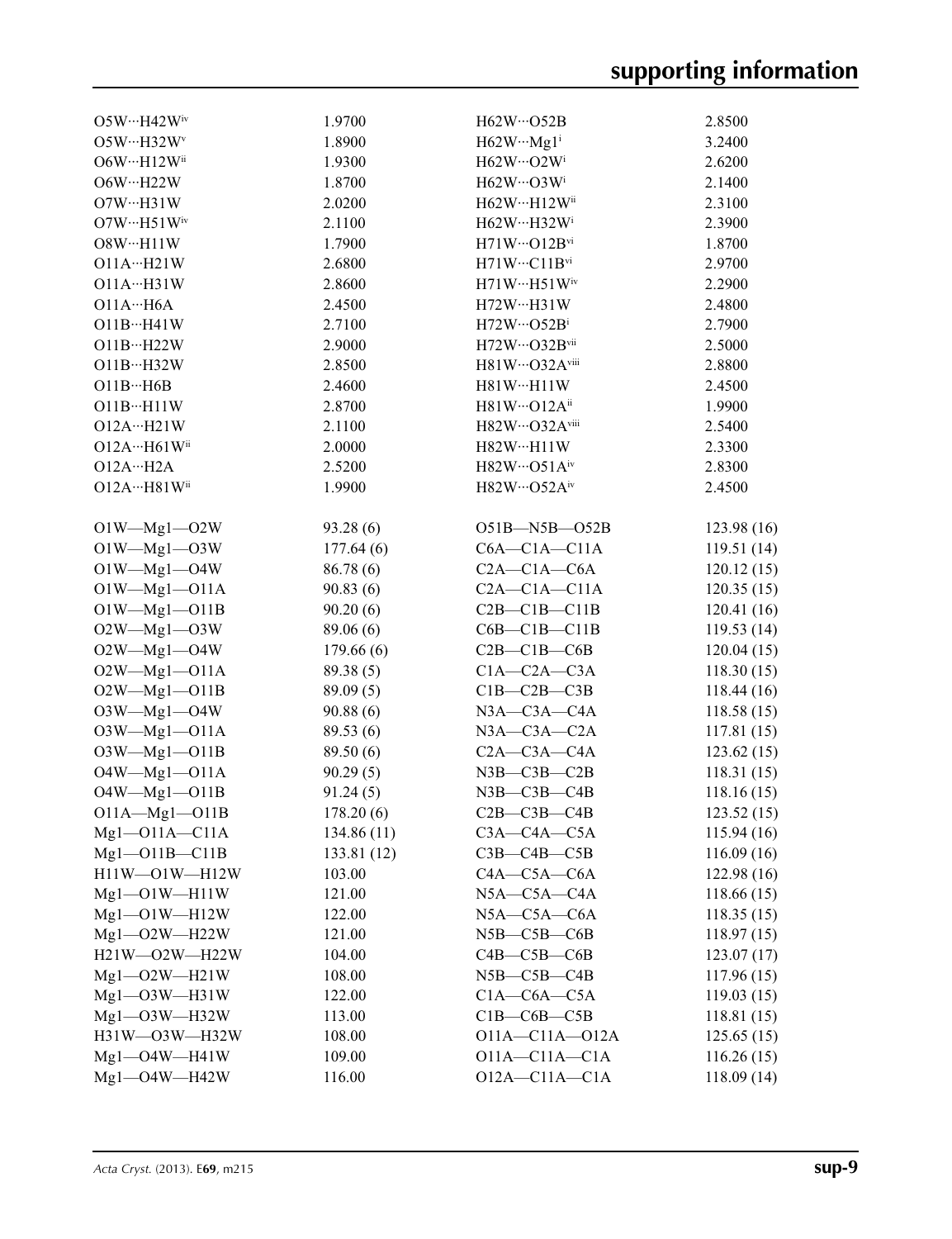| H41W-O4W-H42W                  | 105.00        | $O12B - C11B - C1B$           | 117.76(15)    |
|--------------------------------|---------------|-------------------------------|---------------|
| H51W-O5W-H52W                  | 110.00        | O11B-C11B-O12B                | 125.84(16)    |
| H61W-O6W-H62W                  | 110.00        | $O11B - C11B - C1B$           | 116.38(15)    |
| $H71W$ — $O7W$ — $H72W$        | 105.00        | $C3A - C2A - H2A$             | 121.00        |
| H81W-O8W-H82W                  | 112.00        | $C1A - C2A - H2A$             | 121.00        |
| $O32A - N3A - C3A$             | 117.58(16)    | $C3B - C2B - H2B$             | 121.00        |
| 031A-N3A-032A                  | 124.23(16)    | $C1B - C2B - H2B$             | 121.00        |
| $O31A - N3A - C3A$             | 118.19(14)    | C3A-C4A-H4A                   | 122.00        |
| $O31B - N3B - C3B$             | 118.03(14)    | C5A-C4A-H4A                   | 122.00        |
| $O32B - N3B - C3B$             | 118.34(15)    | $C3B - C4B - H4B$             | 122.00        |
| O31B-N3B-O32B                  | 123.62(15)    | $C5B - C4B - H4B$             | 122.00        |
| $O51A - N5A - C5A$             | 117.93(15)    | $C5A - C6A - H6A$             | 120.00        |
| $O52A - N5A - C5A$             | 117.70(15)    | $C1A - C6A - H6A$             | 120.00        |
| O51A-N5A-O52A                  | 124.36(16)    | $C1B-C6B-H6B$                 | 121.00        |
| $O52B - N5B - C5B$             | 117.88(15)    | $C5B - C6B - H6B$             | 121.00        |
| $O51B - N5B - C5B$             | 118.14(15)    |                               |               |
|                                |               |                               |               |
| $O1W$ -Mg1--O11A--C11A         | $-76.77(16)$  | $C11A-C1A-C6A-C5A$            | 177.32(14)    |
| $O2W$ —Mg1—O11A—C11A           | 16.50(16)     | $C6A - C1A - C11A - 011A$     | 3.6(2)        |
| $O3W - Mg1 - O11A - C11A$      | 105.57(16)    | $C2A - C1A - C11A - 012A$     | 1.7(2)        |
| $O4W$ —Mg1—O11A—C11A           | $-163.55(16)$ | $C2A - C1A - C6A - C5A$       | $-1.1(2)$     |
| $O1W - Mg1 - O11B - C11B$      | $-84.11(16)$  | $C11A - C1A - C2A - C3A$      | $-177.50(14)$ |
| $O2W - Mg1 - O11B - C11B$      | $-177.38(16)$ | $C6A - C1A - C2A - C3A$       | 0.9(2)        |
| O3W-Mg1-O11B-C11B              | 93.55 (16)    | $C2B - C1B - C6B - C5B$       | $-1.6(2)$     |
| O4W-Mg1-O11B-C11B              | 2.68(16)      | $C6B - C1B - C2B - C3B$       | 1.3(2)        |
| $Mgl$ -011A- $C11A$ -012A      | 9.1(3)        | $C11B - C1B - C2B - C3B$      | 179.69 (14)   |
| $Mgl$ -011A-C11A-C1A           | $-171.22(11)$ | $C6B - C1B - C11B - 011B$     | $-2.7(2)$     |
| Mg1-011B-C11B-012B             | $-12.6(3)$    | $C2B - C1B - C11B - 012B$     | $-2.6(2)$     |
| $Mgl$ -O11B - C11B - C1B       | 165.81(11)    | $C11B-C1B-C6B-C5B$            | $-179.97(13)$ |
| $O31A - N3A - C3A - C4A$       | $-154.62(15)$ | $C6B - C1B - C11B - 012B$     | 175.83(15)    |
| $O32A - N3A - C3A - C4A$       | 25.5(2)       | $C2B - C1B - C11B - O11B$     | 178.90(14)    |
| $O31A - N3A - C3A - C2A$       | 25.5(2)       | $C1A - C2A - C3A - N3A$       | 179.86 (14)   |
| O32A-N3A-C3A-C2A               | $-154.31(17)$ | $C1A - C2A - C3A - C4A$       | 0.0(2)        |
| O31B-N3B-C3B-C2B               | 21.9(2)       | $C1B - C2B - C3B - N3B$       | $-178.65(13)$ |
| $O32B$ —N $3B$ —C $3B$ —C $2B$ | $-159.03(15)$ | $C1B - C2B - C3B - C4B$       | 0.2(2)        |
| $O32B$ —N $3B$ —C $3B$ —C $4B$ | 22.0(2)       | $C2A - C3A - C4A - C5A$       | $-0.7(2)$     |
| $O31B-M3B-C3B-C4B$             | $-156.99(15)$ | $N3A$ — $C3A$ — $C4A$ — $C5A$ | 179.43(14)    |
| $O52A - N5A - C5A - C6A$       | 11.0(2)       | $N3B$ — $C3B$ — $C4B$ — $C5B$ | 177.46 (13)   |
| $O51A - N5A - C5A - C6A$       | $-169.81(15)$ | $C2B$ — $C3B$ — $C4B$ — $C5B$ | $-1.4(2)$     |
| $O52A - N5A - C5A - C4A$       | $-167.74(15)$ | $C3A - C4A - C5A - C6A$       | 0.5(2)        |
| $O51A - N5A - C5A - C4A$       | 11.5(2)       | $C3A - C4A - C5A - N5A$       | 179.18 (14)   |
| $O52B$ —N5B—C5B—C6B            | $-17.5(2)$    | $C3B - C4B - C5B - N5B$       | $-179.44(13)$ |
| $O51B-M5B-C5B-C6B$             | 162.42(15)    | $C3B - C4B - C5B - C6B$       | 1.1(2)        |
| $O51B - N5B - C5B - C4B$       | $-17.0(2)$    | $N5A$ — $C5A$ — $C6A$ — $C1A$ | $-178.28(14)$ |
| $O52B - N5B - C5B - C4B$       | 163.06(15)    | $C4A - C5A - C6A - C1A$       | 0.4(2)        |
|                                |               |                               |               |